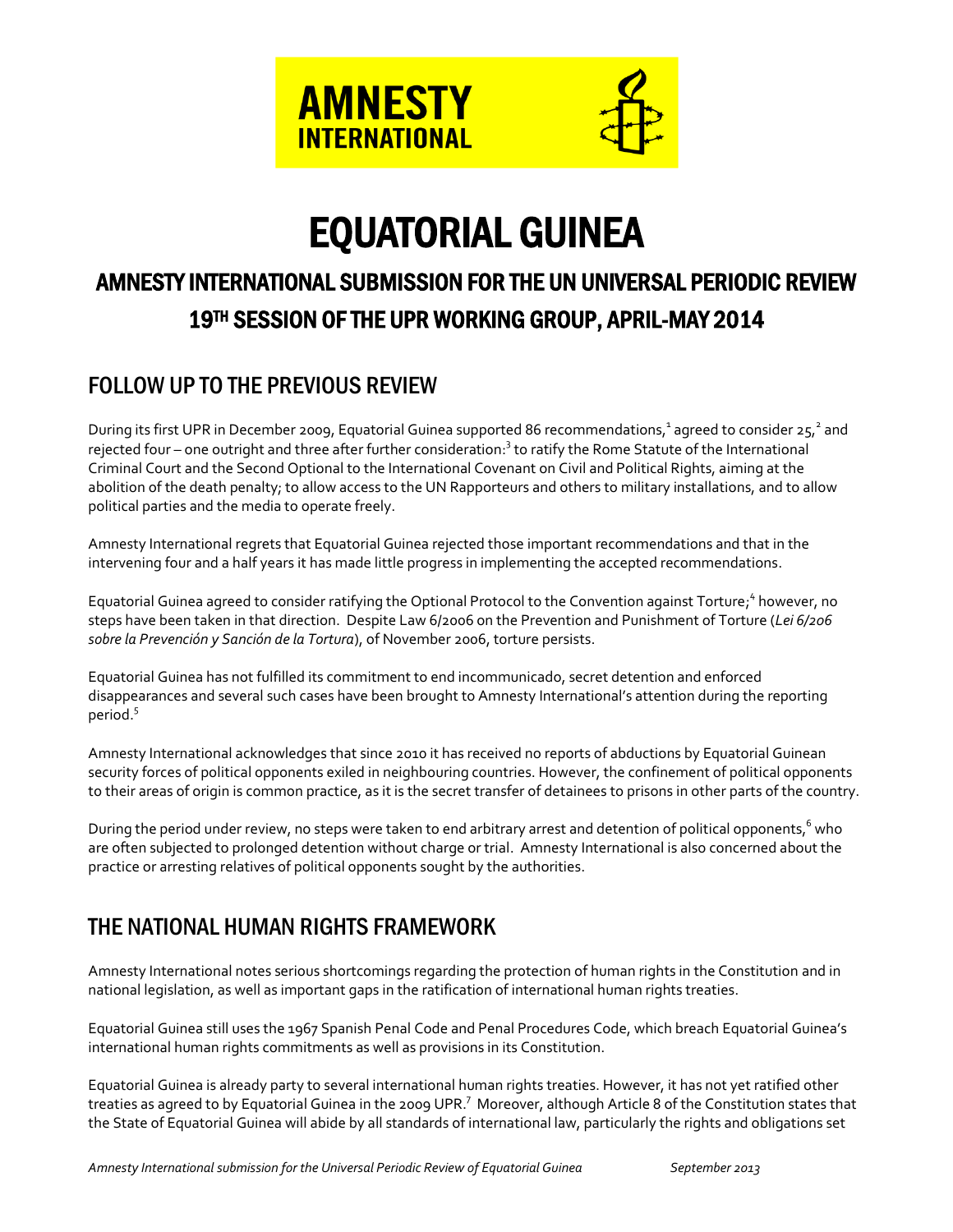out in the treaties to which it is a party, no legislation has been enacted to reflect the provisions of those treaties.

There are no independent human rights institutions in the country and the judiciary lacks independence. Provincial Courts were created by the Organic Law of the Judiciary (Law 5/2009 of 18 May 2009) to replace the Appeal Courts, but they are not yet functioning nationwide.

A revised Constitution was approved by referendum in November 2011 and promulgated in February 2012. The declared aim of the constitutional revision was to "broaden the judicial framework for the exercise of fundamental freedoms". However, the revised Constitution fails to increase the limited human rights provisions already enshrined in the 1995 Constitution which include the right to life and physical integrity; freedom of movement; freedom of expression, assembly and association; the right not to be deprived of liberty except by a judicial order or in cases of *delito flagrante.*  These provisions are routinely violated.

The amended Constitution increases presidential powers and creates an audit court and an ombudsman. Amnesty International is concerned, however, that the ombudsman is appointed by the President. Given the lack of independence of state institutions responsible for the protection of human rights it is all the more important that the ombudsman is established in accordance with the Paris Principles and fully independent of government and presidential control.

# THE HUMAN RIGHTS SITUATION ON THE GROUND

Despite repeated promises to improve the human rights situation in the country, respect for human rights, particularly freedom of expression, assembly and association, as well as freedom of the press, remains severely curtailed. People are arbitrarily arrested and imprisoned for exercising or attempting to exercise these rights. Incommunicado or secret detention, and prolonged pre-trial detention without charge are common, as is the practice of arresting families of political activists, in effect as hostages. Torture and other ill-treatment remain a concern and unlawful killings by soldiers are not uncommon. Underlying these violations is the impunity which is virtually guaranteed by the absence of the rule of law and a weak and politicised judicial system which itself often violates human rights. Only rarely are human rights violations investigated and the perpetrators brought to justice.

#### **The death penalty**

Equatorial Guinea retains the death penalty and rejected recommendations related to its abolition made during its first UPR. The death penalty remains mandatory for premeditated murder. It has also been applied to political opponents convicted of crimes against the state in unfair trial, usually by military courts.

On 21 August 2010, four political opponents, who had earlier been abducted by Equatorial Guinean security personnel from exile in a neighbouring country and imprisoned in the Black Beach prison in Malabo, were convicted by a military court of attempting to kill President Obiang, as well as of treason and terrorism, and sentenced to death.<sup>8</sup> They were executed in secret within one hour of being sentenced, and one day after the UN Working Group on the use of mercenaries left the country without having been allowed to see them. The speedy execution deprived the four men of their right to appeal against their sentence and to seek clemency. They were also denied the right to see their families. President Obiang justified the speedy execution by saying that the men presented a threat to his life and that of his family.

#### **Unfair trials**

The Constitution provides for the right to be tried fairly.<sup>9</sup> However, political opponents and other critics have been tried on trumped-up charges usually of plotting against the government. Whether tried by a military or civilian court, invariably these trials fail to meet international standards of fairness. The courts accept confessions obtained under torture, including in cases where this constitutes the sole evidence against the defendants.

The Organic Law of the Judiciary limits the use of military courts to strictly military matters.<sup>10</sup> However, they have been used to try civilians in the past four years. Judges and defence counsel are appointed by military or political authorities and lack legal training.

*Amnesty International submission for the Universal Periodic Review of Equatorial Guinea September 2013*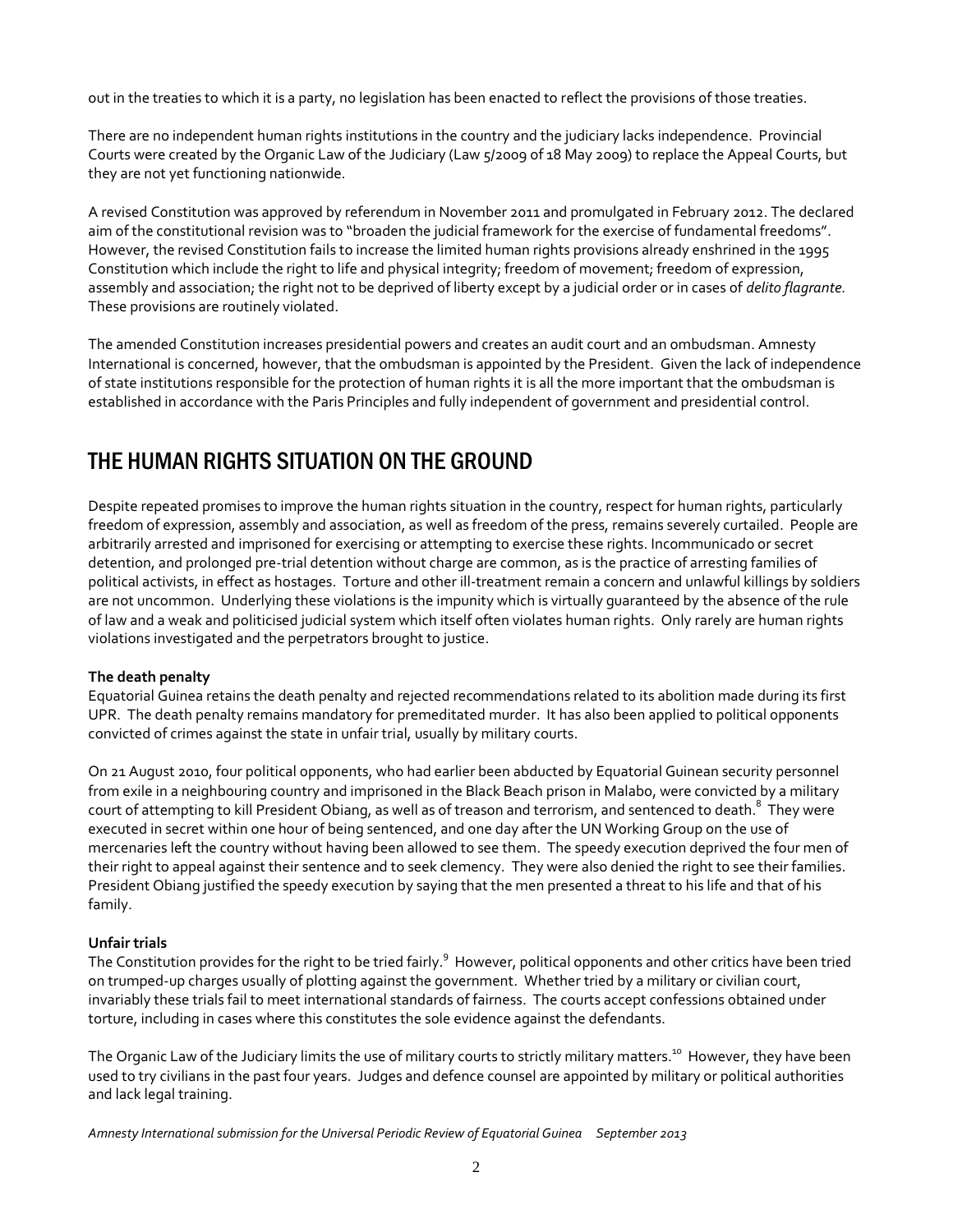In March 2010, Marcelino Nguema, Santiago Asumu and seven Nigerian nationals were unfairly tried by the Malabo Appeal Court (*Tribunal de Apelación*)<sup>11</sup> charged with attempting to assassinate President Obiang. The charges related to an alleged attack on the presidential palace on 17 February 2009. The two Equatorial Guineans were acquitted while the Nigerian nationals were convicted and each sentenced to 12 years' imprisonment. They had been arrested at sea and were convicted on the basis of weather reports for 17 February 2009, according to which the weather was good and with good visibility; consequently, the authorities claimed, their presence in Equatorial Guinean waters on that day was not justified other than to participate in the attack. The nine defendants had been held incommunicado and without charge <sup>5</sup><br>for nearly a year and had been tortured during that time.<sup>12</sup> Despite their acquittal, Marcelino Nguema and Santiago Asumu remained in prison. Although forbidden by law, they were tried again in August 2010 on the same charges, together with four other men who were sentenced to death (see above), this time by a military court which sentenced them to 20 years' imprisonment. None of the defendants were informed about their trial until they arrived in court, where two military officers, without legal training, were allocated to defend them. In both trials, the court accepted as evidence confessions extracted under torture.

#### **Torture and other ill-treatment**

Amnesty International has recorded several cases of torture or other ill-treatment since 2009. In addition to being subjected to physical ill-treatment, political detainees may be subjected to other forms of cruel, inhuman or degrading treatment or punishment, including being held in prolonged incommunicado detention without charge or trial and being denied adequate medical assistance.

Torture and other ill-treatment occur mainly in pre-trial detention to extract confessions which are then used in court to convict people in unfair trials. Agustín Esono Nsogo, held without charge or trial since his arrest in October 2012, $^{13}$  was tortured on three occasions immediately after his arrest to force him to confess to a plot to destabilise the country. He was beaten on both wrists, the soles of the feet and the head with batons and as a result lost the hearing in his left ear.

In some cases, the torture resulted in death. Rufino Masié died on 19 January 2102 after being beaten by the police in Bata. The police arrested him without a warrant on suspicion of involvement in a theft of merchandise. When he arrived at Bata police station he was unconscious and bore signs of beatings. He died in hospital two hours later.

Marcelino Buichekú Epan died on 30 June 2013 after having been beaten by soldiers who stopped him at a roadblock in Malabo. After he fainted the soldiers took him to their post where they continued to beat him. They then threw him into the street unconscious, where he was found hours later by a passerby. He died in hospital one hour after being admitted. No one has been held accountable for this or other similar incidents.

#### **Unlawful killings**

The Constitution guarantees the right to life. However, police and soldiers continue to enjoy almost total impunity for unlawful killings, including extrajudicial executions. Since 2009, several people, including foreigners, have been killed at road blocks after refusing to pay bribes. There have been no investigations into most of these cases.

Only one soldier is known to have been prosecuted for the extrajudicial execution of Policarpo Monsuy Ncogo in November 2010, following an argument with a member of the Army Special Forces. As Policarpo Monsuy lay on the ground, the soldier shot him in the back of the head. A month later the soldier was convicted of his killing and sentenced to 28 years' imprisonment.

Other unlawful killings have occurred in the context of prisoner escapes in May and June 2012. Blas Engó was reportedly shot at close range by a soldier just outside the prison in Bata as he tried to escape with 46 other prisoners on the night of 14 May. A month later, about 20 prisoners escaped from Black Beach prison in Malabo. Amnesty International was informed that at least one of them was captured a week later and shot dead. No one has been held accountable for these deaths.

#### **Arbitrary arrest and detention of political opponents and their families and confinement**

Arbitrary arrest and detention of political activists and others continue. The length of detention varies from days to

*Amnesty International submission for the Universal Periodic Review of Equatorial Guinea September 2013*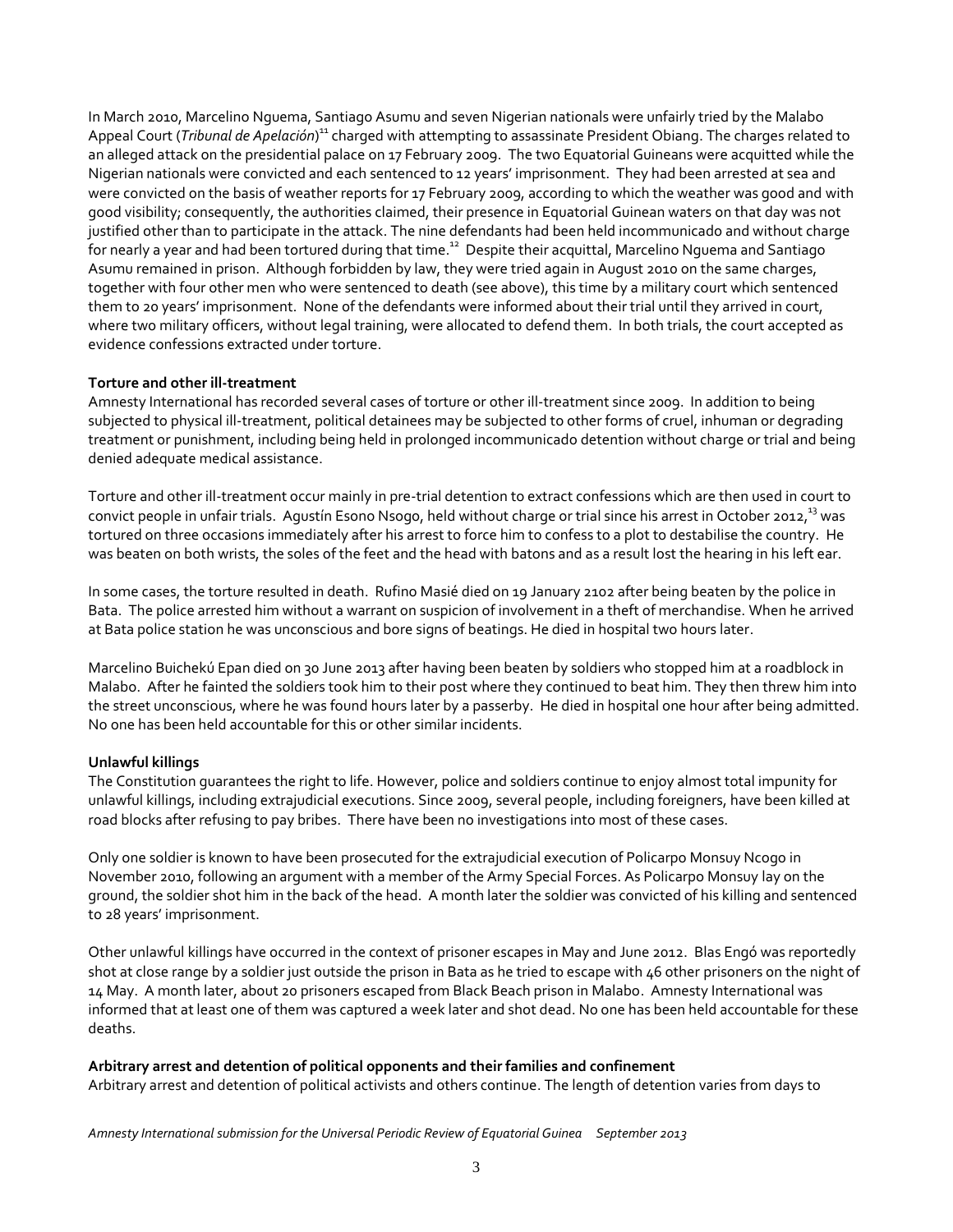#### months.

There was an upsurge in arbitrary arrests following the mass uprising in North Africa and in the run-up to the African Union Summit held in Malabo in June 2011. Several political opponents and some 100 students were arrested as a preemptive measure to prevent demonstrations before the summit.<sup>14</sup>

Between 8 and 15 May 2013, the organisers of a peaceful demonstration protesting the authorities' refusal to legalise a political party,<sup>15</sup> were arbitrarily arrested and held for about two weeks, before being released uncharged. They included Clara Nsegue Eyí, the founder of the unregistered political party, who was sent to Mongomo on the mainland and imprisoned in the Gendarmerie. Upon her release without charge in late May, she was verbally banned from leaving Mongomo. However, she ignored the order and returned to Malabo where she was arrested two weeks later, in late June, and sent back to Mongomo where she is currently held without charge in the Gendarmerie.<sup>16</sup> Also arrested was Jerónimo Ndong on 15 May, who was held for several hours. He was re-arrested on 20 May and released seven days later without charge. $17$ 

Amnesty International is concerned about the practice of confining detainees and pardoned prisoners to their areas of origin, regardless of their actual place of residence, and of arresting relatives of political activists to force them to hand themselves in to the authorities. On 20 May, the wife and brother of Jerónimo Ndong (see above) were arrested and detained for several hours until he handed himself in at the police station.<sup>18</sup>

Relatives and friends of two political prisoners, who escaped from Evinayong prison in October 2010, and of those suspected of aiding their escape, were arbitrarily arrested and held without charge for over one year in Bata Prison. They included several women and an infant. They appeared to have been arrested solely because of their links with the escaped prisoners and those suspected of aiding their escape.

#### **Prolonged pre-trial detention, incommunicado detention and secret transfer of detainees**

It is common practice to secretly transfer political detainees to prisons or police stations in other cities, where they are then held incommunicado for some time, becoming, in effect, victims of enforced disappearances. In all the cases known to Amnesty International, the authorities denied or refused to acknowledge that they were holding the detainees or to give details of their whereabouts.

Agustín Esono, (see above) was arrested in Bata and secretly taken to Black Beach prison in Malabo where he was held incommunicado for one week. His lawyer, Fabián Nsue, was arrested in Black Beach prison while visiting his client, and held incommunicado for three days, before being transferred to the central police station. He was released uncharged five days later.

#### **Freedom of expression, assembly and association**

The Constitution guarantees freedom of expression, assembly and association. However, these rights are routinely suppressed in Equatorial Guinea. Although the law does not require official permission to hold demonstrations, these are not allowed and the organisers and those who attempt to demonstrate are often arrested.

In March 2011, the government banned all demonstrations and deployed large numbers of security personnel in the streets to enforce the ban. Requests for peaceful rallies to celebrate May Day were turned down. In November 2011, police dispersed rallies against the constitutional reforms prior to the referendum.

Demonstrations planned for May and June 2013 in Malabo were also forbidden. On both occasions, the presence of security personnel in the streets was stepped up and the city centre cordoned off. The June demonstration, to protest irregularities of the general elections on 26 May, was called off owing to threats of violence against the demonstrators.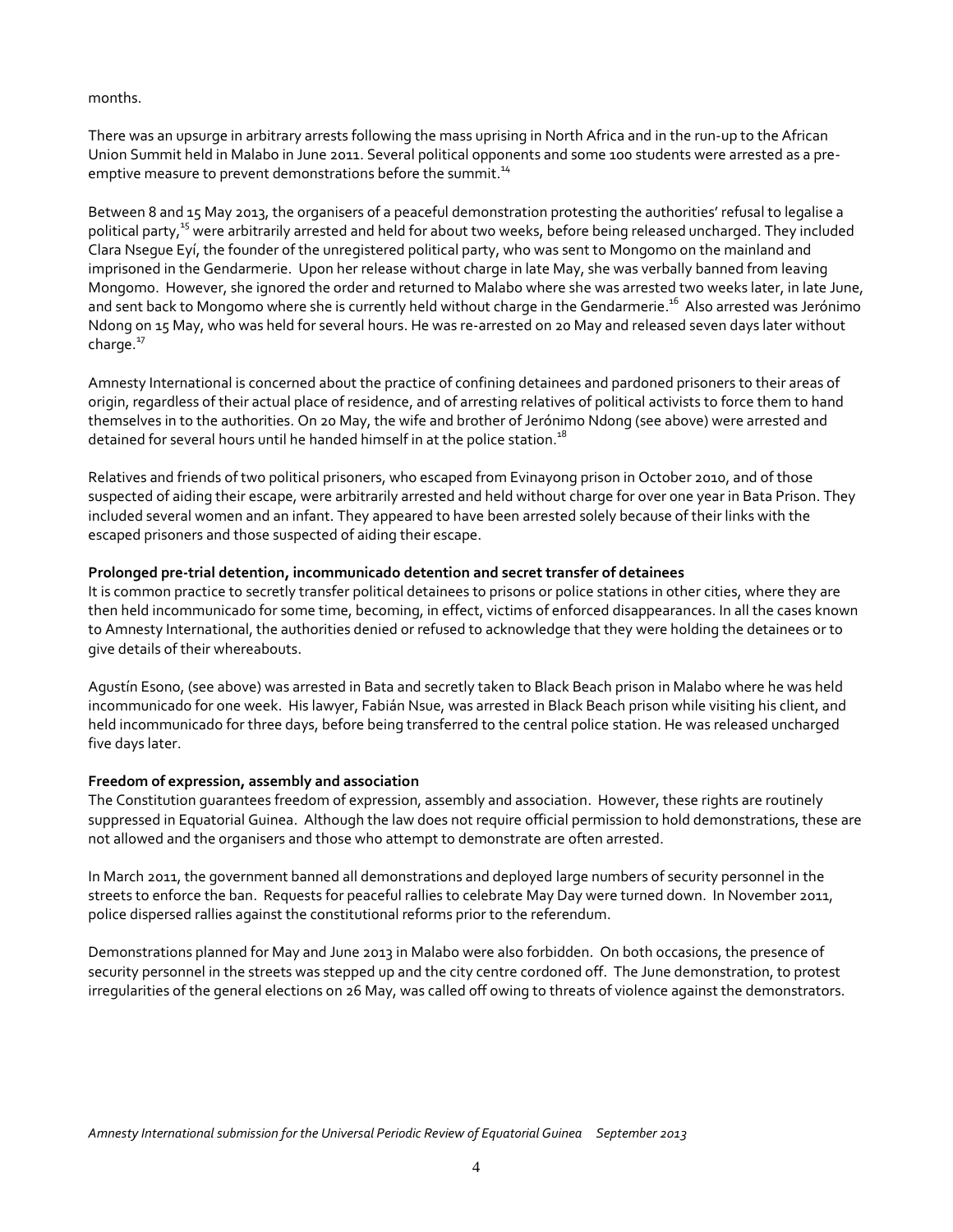## RECOMMENDATIONS FOR ACTION BY THE STATE UNDER REVIEW

#### **Amnesty International calls on the government of Equatorial Guinea to:**

#### *Death penalty*

 Ratify the Second Optional Protocol to the International Covenant on Civil and Political Rights, aiming at the abolition of the death penalty.

#### *Unfair trials*

- Ensure that all trials are conducted in accordance with international standards for fair trials and that no one is tried twice for the same offence;
- Ensure that military courts are used solely to try military personnel on purely military matters;
- Ensure that statements made under torture are not admitted as evidence in court and where necessary to order a re-trial.

#### *Torture and other ill-treatment*

- Fully implement Law 6/2006 banning torture and to bring to justice those suspected of involvement in torture, including political officials;
- **Ensure reparation, including compensation, for victims of torture as stipulated in Law 6/2006;**
- Ratify the Optional Protocol to the Convention against Torture.

#### *Arbitrary arrest or confinement of political opponents and their families*

- **Ensure that nobody is arrested for exercising their rights to freedom of expression, assembly and association;**
- **Bring to an immediate end the practice of arresting the families of political opponents as hostages.**

#### *Unlawful killings*

- Carry out investigations into all unlawful killings by security personnel and to prosecute those responsible;
- End the illegal practice of confining political opponents to their places of origin regardless of where they reside.

#### *Prolonged pre-trial detention/incommunicado detention/secret transfers*

- Ensure that detainees are brought before a judge to determine the legality of their detention within the 72 hours prescribed by law;
- Ensure that all those suspected of a recognizable criminal offence are promptly charged and tried within a reasonable time;
- End immediately the practice of incommunicado and secret detention and to disclose the whereabouts of all detained;
- **Ensure that all detainees are officially registered and have access to their families and lawyers;**
- Ratify the Convention for the Protection of All Persons from Enforced Disappearance.

#### *Freedom of expression/assembly/association*

 End the restrictions on the rights to freedom of expression, assembly and association and to refrain from arresting those who exercise these rights.

### **FNDNOTFS**